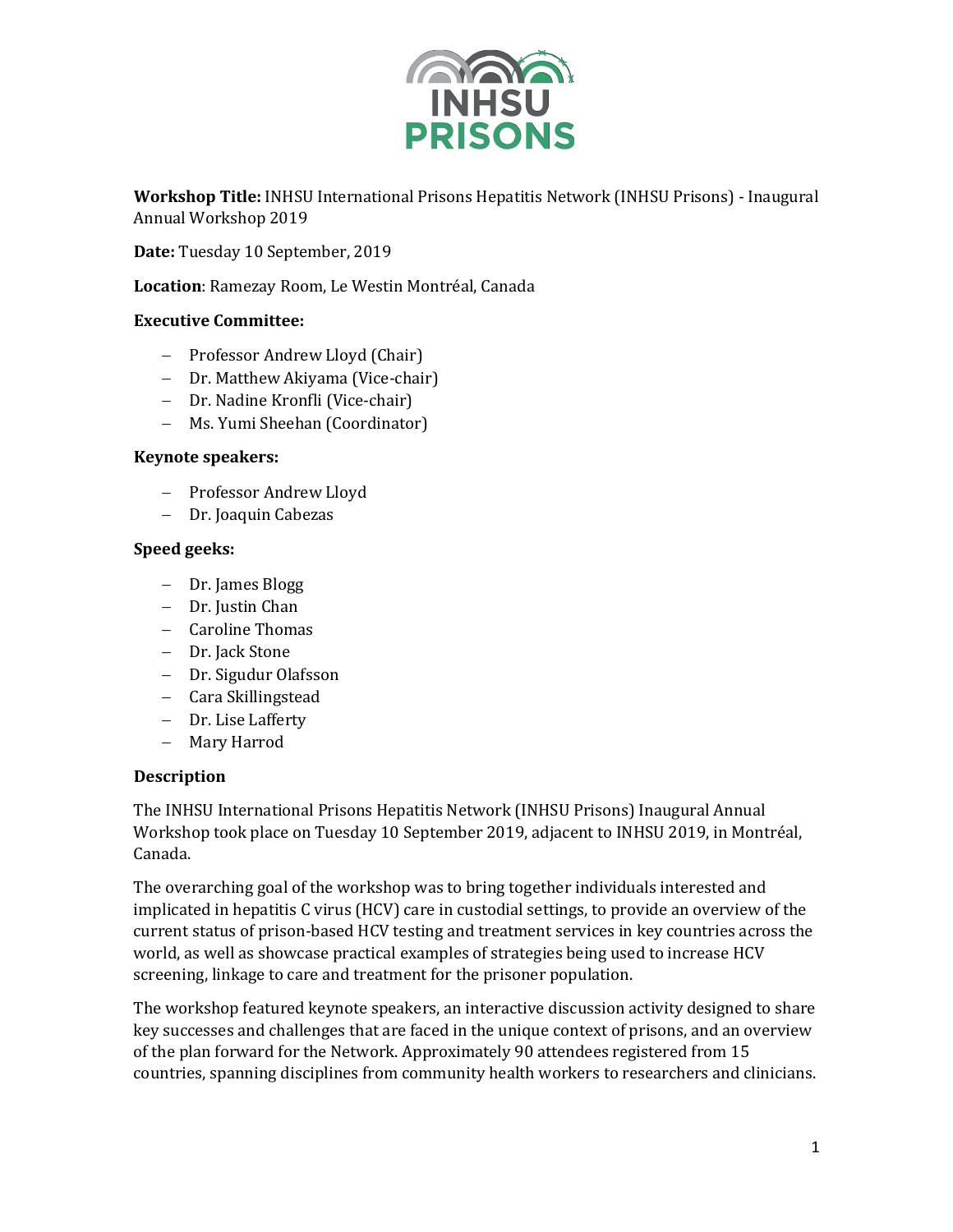### **Session summary**

### *1. Development of prison-based hepatitis services in Australia*

**Professor Andrew Lloyd**, infectious diseases physician and researcher based at the Kirby Institute in Sydney, Australia. *Professor Lloyd leads a research program undertaking prisonbased epidemiology and health services research, as well as laboratory-based hepatitis C immunovirology.* He has been doing clinical work in the prison system for several decades and has helped establish the hepatitis service in New South Wales *(NSW)*, Australia.

Professor Lloyd provided an overview of HCV care and progress in the NSW prison sector. The presentation is summarized as follows:

- Correctional facilities represent a unique structural setting characterized by short stays, frequent movements, and high rates of substance use and mental health disorders.
- Various barriers to HCV prison-based testing and treatment were identified, such as access to harm reduction, stigmatization and frequent movements.
- Chronic HCV in Australia affects mainly people who inject drugs and people in prison. The estimated HCV-antibody prevalence is 43%, and 55% of NSW inmates report a lifetime history of injection drug use.
- Models of care for HCV treatment in NSW prisons have evolved over time and previously included specialist in-reach care, which is now replaced by nurse-led models of care which have markedly improved the efficiency of engagement in the care cascade and hence DAA treatment scale-up.
- Modelling studies have shown that DAA treatment and opioid agonist therapy scaleup in prisons, resulting in HCV prevalence reduction in the community, are key to achieving national HCV elimination targets by 2030.
- Ongoing prison-based studies evaluating HCV treatment outcomes included:
	- $\circ$  SToP-C (Surveillance & Treatment of prisoners with hepatitis C) study assessing the feasibility and efficacy of DAA treatment scale-up as prevention in 4 prisons.
	- $\circ$  PIVOT (Prisons evaluation of a one-stop-shop InterVentiOn to Scale-up hepatitis C testing and Treatment) evaluating the effectiveness of a model integrating point of care HCV RNA testing, clinical assessment, fibroscan, and early prescription of DAA therapy all in the same visit, in increasing HCV treatment initiations in prisons.
- The Australian National Prisons Hepatitis Network (NPHN) was established to facilitate information exchange, to develop data capture systems, and to drive policy making for HCV testing and treatment scale-up in Australian prisons. Their prisonfocused HCV education program aims to deliver education in the prison sector, to resolve key barriers and to enhance HCV testing and treatment in Australian prisons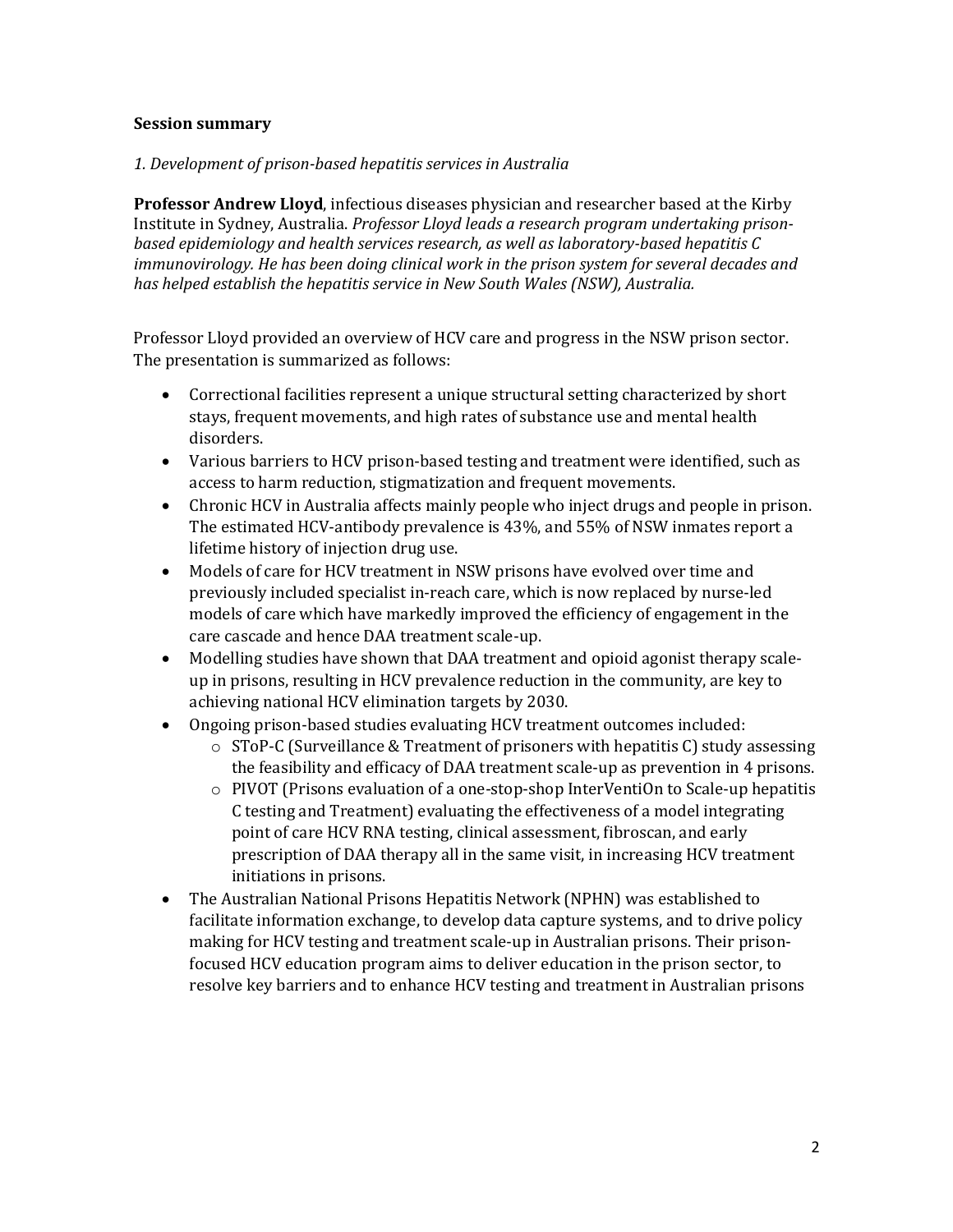# 2. The role of the prisons in hepatitis *C* elimination in Spain

**Dr. Joaquín Cabezas,** a Consultant in the Gastroenterology and Hepatology Department at the Marqués de Valdecilla University Hospital in the Santander (Cantabria), Spain. *Dr. Cabezas is* also part of the Infection, Immunity and Digestive Pathology Research Group at the Instituto de Investigación Sanitaria Valdecilla (IDIVAL). His research interests include the epidemiology of HCV, neurocognitive impairment evaluation in HCV-infected patients, and HCV elimination. In *addition, Dr Cabezas has been a collaborator on the JAILFREE-C study which is a programme that aims to improve screening, prevention and elimination of HCV in penitentiary institutions in Cantabria.*

Dr. Cabezas highlighted HCV elimination strategies and prison-based programs in Spain. The key points that emerged from his presentation included:

- The Ministry of Health released a Spanish national health system strategic plan for tackling hepatitis C in 2015 to provide guidance in HCV prevention, diagnosis and treatment policies.
- In 2019, the government of Cantabria (Northern Spain) developed an HCV elimination strategy to diagnose and treat 90% of HCV infected patients by 2021. This strategy aims to simultaneously implement HCV micro-elimination in high prevalence groups as well as macro-elimination in primary care settings. The macro-elimination efforts focus on the general population age-based groups, while the micro-elimination efforts focus on immigrants, inmates and people in addiction centres.
- The JAILFREE-C Program is a multidisciplinary team intervention based on a universal test-and-treat strategy to eliminate HCV infection in El Dueso Prison (Cantabria, Spain). Telemedicine plays a central part of this program by connecting the prison health team (consisting primarily of general practitioners and nurses) with HCV specialists. The HCV seroprevalence and viremia prevalence of El Dueso population  $(n=851)$  was 13.0% and 10.2%, respectively. To date:
	- $\circ$  Among the 86 inmates with chronic HCV, 69 (80.2%) were treated.
	- $\circ$  Inmates with chronic HCV were more likely to be on syringe and needle exchange programs, opioid substitution therapy, use tobacco, have a history of alcohol abuse and have psychiatric disorders when compared to the general prison population.
	- o Telemedicine was shown to be cost-effective, saving  $\epsilon$ 579 per patient compared with regular medical services.
- The HONEST project is an HCV micro-elimination program tailored to non-custodial sentenced individuals. Similarly to the JAILFREE-C program, this project also employs telemedicine and a multidisciplinary team, as well as community-wide integration plan.
- Key factors contributing to HCV elimination in Spanish prisons include the development of a national plan to manage HCV that considers prisons, implementation of systematic rapid screening, optimisation of linkage to HCV care and addressing the social determinants of health.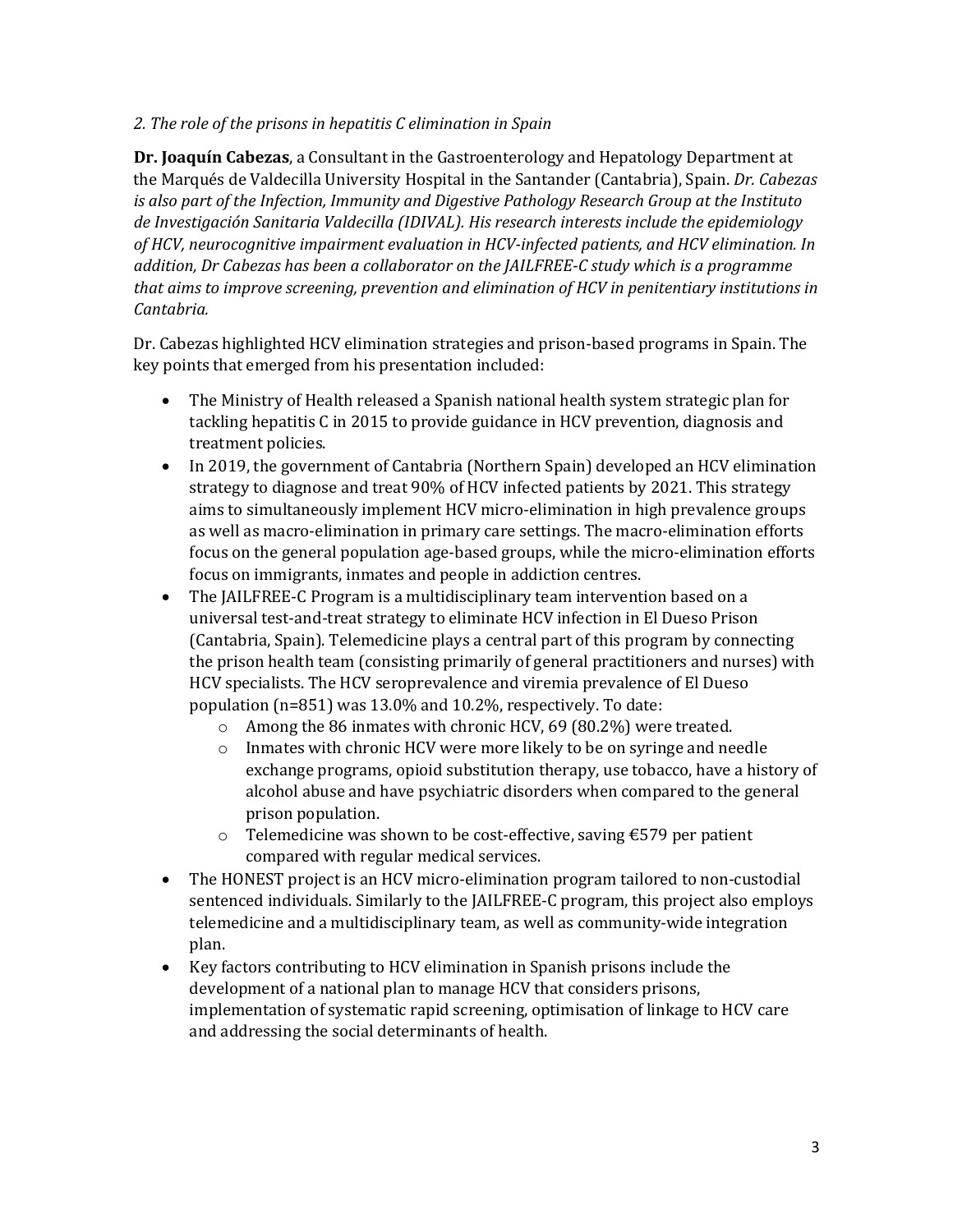# **Speed-geeking - 3 key points from discussions**

Following the keynote speakers' presentations, participants of the INHSU Prisons workshop had the opportunity to engage in a speed-geeking session, in which eight selected experts facilitated interactive discussions with small groups on a range of topics related to HCV care within the custodial setting. The overall key points from the discussions were as follow:

### *Clinical care & reinfection in NSW prisons - James Blogg*

- Reinfections are a concern in the prison setting with significant DAA treatment scale-up
- Genotyping is an important tool to distinguish reinfection from treatment failure
- OAT access in prison is key to prevent reinfections

#### *Challenges in HCV engagement in the short stay New York prisons – Justin Chan*

- Screening and treatment is feasible even with short sentences (less than 12 weeks)
- Strengthening partnerships with community is key for continuity of care on release
- It is important to define the barriers to HCV care in local settings

### *Elimination in resource limited settings and associated challenges – Indonesia – Caroline Thomas*

- Needle and syringe programs (NSPs) and access to condoms in prisons are needed to reduce HCV infections
- Drug interactions in HCV/TB co-infections are a challenge to HCV elimination
- Dried blood spot testing is an alternative tool to increase HCV diagnosis in prison settings

### *Mathematical modelling (prisons) – Jack Stone*

- Correctional officers and prison health teams are being impacted by HCV infections
- Improved infrastructure is needed to follow-up transferred inmates with chronic HCV
- Short-term sentences and temporary absences contribute to HCV reinfections

#### *Role of prisons in national elimination agenda (TraP Hep C) – Iceland – Sigudur Olafsson*

- Treatment adherence post-release is key for HCV elimination
- HCV care models focused on HCV testing and treatment scale-up in prisons are important to achieve HCV elimination
- NSPs and HCV education programs in prisons are crucial for HCV elimination

#### *Hep Education Project: Correctional Health Program – USA - Cara Skillingstead*

- Peer education programs are beneficial in providing HCV prevention training to other inmates
- Providing information on HCV screening and transmission reduces HCV-related stigma
- It is important to provide harm reduction and HCV resources to all prison stakeholders, inclusing inmates, correctional officers, etc.

#### *Qualitative Research: Prisons – Australia - Lise Lafferty*

- Health messaging of HCV care in prisons is a concern for treatment uptake
- The illicit drug market that exists in prisons is an enabler for HCV transmission
- It is important to acknowledge that correctional officers may or may not support HCV care and treatment in prisons

#### *Peer-education programs (in-reach) – Australia – Mary Harrod*

- Collaborating with the correctional system is key for program success and sustainability
- Peer involvement in program development ensures appropriateness and acceptability
- It is important to offer universal access to peer education programs in prisons